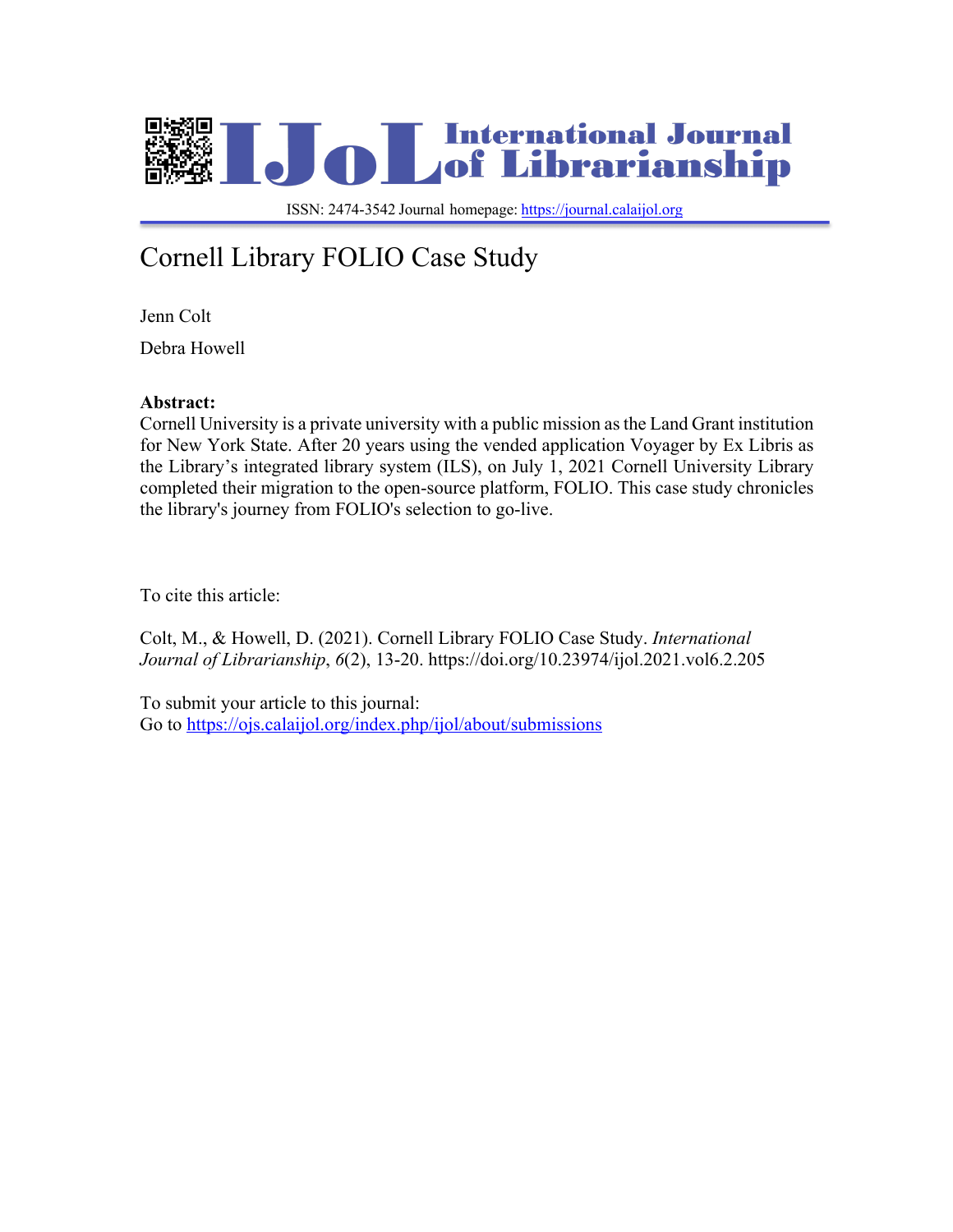## **Cornell Library FOLIO Case Study**

Jenn Colt, Cornell University Debra Howell, Cornell University

## **ABSTRACT**

Cornell University is a private university with a public mission as the Land Grant institution for New York State. After 20 years using the vended application Voyager by Ex Libris as the Library's integrated library system (ILS), on July 1, 2021 Cornell University Library completed their migration to the open-source platform, FOLIO. This case study chronicles the library's journey from FOLIO's selection to go-live.

**Keywords**: Cornell Library, Case Study, FOLIO

## **INTRODUCTION**

Cornell University is a private university with a public mission. With a student body of about 25,000, Cornell is the federal land-grant institution of New York State, a private endowed university, a member of the Ivy League/Ancient Eight, and a partner of the State University of New York. Cornell Library supports the university's mission with 20 different physical and digital libraries, a collection of 8.5 million volumes and 1.7 million e-books, and about 400 staff.

After 20 years using the vended application Voyager by Ex Libris as the Library's integrated library system (ILS), on July 1, 2021 Cornell Library completed our migration to the open-source platform, FOLIO, which is an acronym for the future of libraries is open.

### **Path to FOLIO**

Cornell began exploring options for migrating away from our Voyager library management system in the early 2010s. A committee led by then Associate University Librarian (AUL) for Information Technology and Chief Technology Strategist, Dean Krafft, worked with our colleagues at Columbia University and analyzed the available ILS environments. This was known as the 2CUL project. 2CUL also included additional visionary ideas such as sharing collection development and technical services integration (Harcourt & Leblanc, 2017). We wanted a system that would facilitate deep collaboration and push us in new directions. After evaluating Alma, we decided we wanted to avoid a single vendor dependency which led us to look at Kuali Open Library Environment (OLE). We determined that OLE best fit our commitment to open source and our hopes for having direct engagement with development. Shortly after we decided to join Kuali OLE, the community made the important decision to radically change the project's direction and break off from the Kuali platform and rewrite the code base. This change created FOLIO, which is an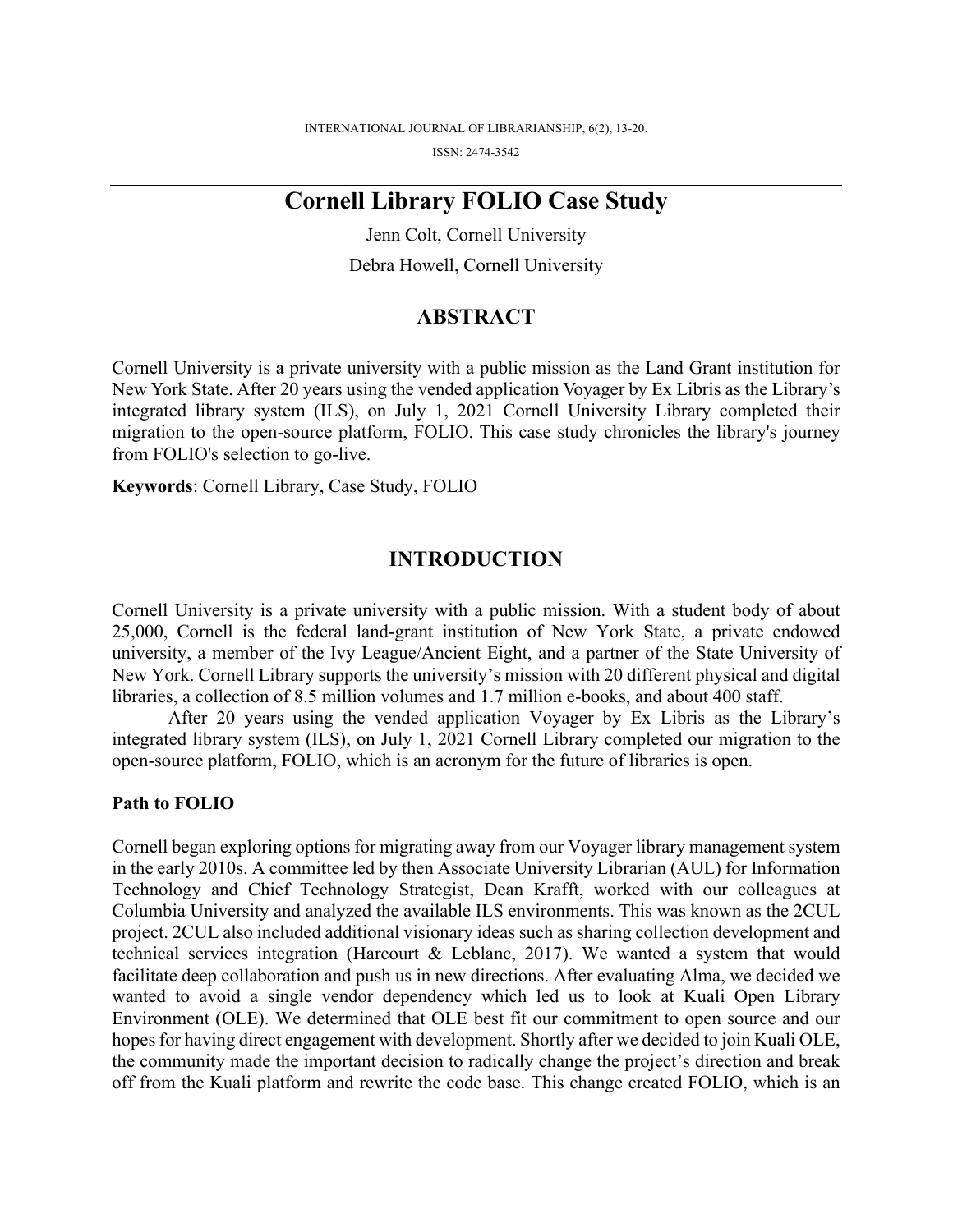acronym for The Future of Libraries Is Open. Thusly, Cornell Library became involved in the FOLIO community in its inception in 2016.

Jason Kovari (personal communication, August 30, 2021), Director of Cataloging and Metadata Services, notes "We decided to implement OLE due to a belief in open source. We were tired of vendor lock-in and even more tired of having a lack of agency in the development of the system that is so critical to functions across our library. Further, we saw this as a means to support an ever-evolving system that will develop as our needs develop. FOLIO is built on this ethos. We did not decide to implement FOLIO for any one set of functionalities; instead, we selected FOLIO so that we can decide the direction of development along with an amazing community of peers."

Soon after FOLIO was envisioned, Cornell began dedicating development effort along with other staff and financial resources to helping stand up FOLIO on its own. The biggest factors in our continued efforts to develop and implement FOLIO are the open access vision; micro-services architecture; core library management functionality; high volume production workflows; the ability to access and modify source code; wide metadata options: MAchine-Readable Cataloging (MARC), non-MARC, linked data, etc.; and integration of E-Resource Management functionality.

## **IMPLEMENTATION**

After several years of FOLIO development, in 2019 Cornell created a team to manage our implementation of FOLIO with the goal of going live in July 2020. We created an Implementation Team with membership from each key area across the library including; reporting, finance, metadata management, access services, user testing, acquisitions, serials processing, cataloging, eResource management (ERM), training, infrastructure, integrations, discovery, and data migration. In addition to a "lead" from each of these areas, many additional library staff became subject matter experts (SMEs), helped with training, or participated in FOLIO community special interest groups (SIGS). The library also hired an information technology project manager to lead the project.

One of the first decisions we needed to make was to determine whether we would contract with a vendor for hosting or whether we would host FOLIO ourselves. Given appropriate resources, a library can host, maintain, and upgrade FOLIO themselves. However, it became apparent that we did not have adequate staffing to self-host. After some analysis, Cornell chose EBSCO for hosting and migration services. Our EBSCO implementation consultants were invaluable partners during our migration and implementation. One of the greatest benefits of FOLIO is that it is completely customizable through its settings, and one of the most difficult things about FOLIO is that it is completely customizable through its settings. Our implementation consultant provided support, guidance, and solutions throughout the process helping us to choose the features, settings, and option that were optimal for our operations.

Implementing a system that is in development has its own set of challenges to manage. Success depended upon FOLIO development staying on track. We realized that by December of 2019, we would need to decide whether or not a July 2020 go-live was possible. FOLIO development uses Jira to track all open features, so we created a Jira dashboard which was critical to managing our implementation. The Jira dashboard displayed features we had ranked as needing at go live, one quarter after go live, and two quarters after go live. In order to evaluate our July 2020 go live decision, we went through all of the features that we ranked as needed at go live and determined whether or not they were a showstopper or if the feature was something we could live without for a short time or find a workaround for. Our guiding principle was that we could handle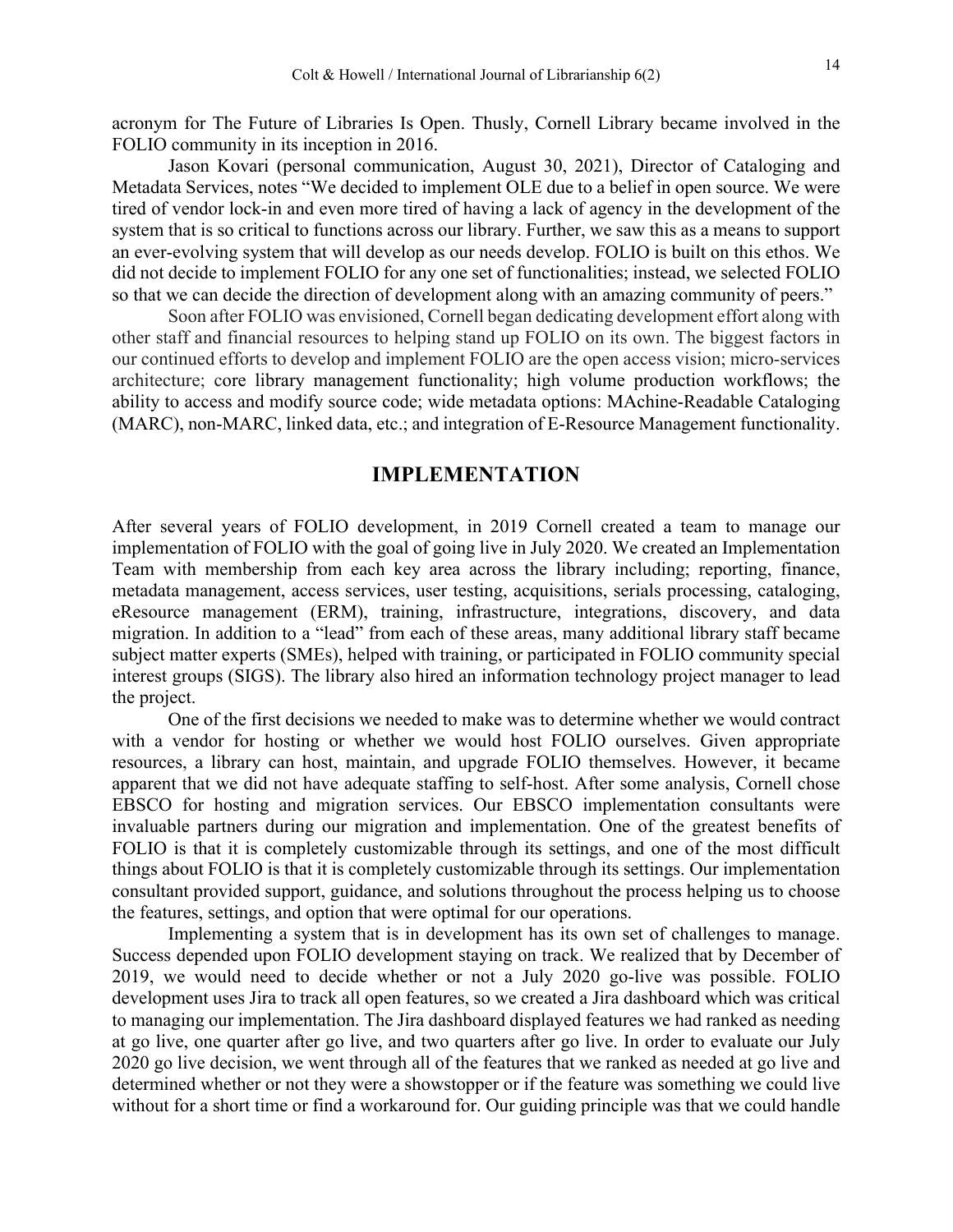some hardships on the staff side but all patron-facing functions must work. In December 2019, we had identified 22 showstopper features that would not be available by July 2020, and we made the decision to delay one year to July 2021.

In parallel, Cornell was also migrating our ERM system from ProQuest Intota to FOLIO ERM. This project, led by Peter McCracken, Acquisitions and E-Resource Strategy Librarian and SME Emma Raub, Electronic Resources Librarian, at Cornell, was able to continue to move forward because it was standalone although it would fully integrate into FOLIO when it became available. FOLIO ERM was successfully launched at Cornell in January of 2020.

After the decision to postpone our go live until 2021 was made, we focused most of our efforts on our showstoppers. Many of our showstoppers were included in FOLIO planned development. We tracked these features closely and advocated for their importance if it seemed they might get reprioritized. For other showstoppers, we had to get creative. We partnered with the University of Chicago, Texas A&M University, and Duke University for the development of the Online Computer Library Center (OCLC)-Single-Record-Import functionality. For our automated feed to our bursar system and Circulation Log exports, we contracted for their development and contributed the code back to the FOLIO community.

| <b>Function</b>                            | <b>Product</b>                          |
|--------------------------------------------|-----------------------------------------|
| University Financial System                | Kuali (open source)                     |
| Cornell Bursar System                      |                                         |
| Discovery and Access                       | Blacklight (open source)                |
| Interlibrary Loan                          | BorrowDirect and ILLiad                 |
| <b>Library Technical Services</b>          | Global Online Bibliographic Information |
|                                            | (GOBI)                                  |
| <b>Library Technical Services</b>          | <b>EBSCO Discovery Service (EDS)</b>    |
| Library Annex                              | CaiaSoft                                |
| <b>Course Reserves</b>                     | Ares                                    |
| Rare and Manuscript Collections            | Aeon                                    |
| Rare and Manuscript Collections            | ArchiveSpace                            |
| Library Technical Services (LTS) Workflows | In-house custom developed apps          |

Cornell Library has customized integrations to many other applications including:

Many of these integrations needed to be developed. Some were developed by the FOLIO project, others were developed by vendors, and some were developed internally. We had allotted a significant amount of time for testing our integrations. However, the release version of FOLIO that we were planning to go live with was delayed for two months. This left us with about three weeks to set up our integrations and test them. As a result, a few of our integrations were not working when we cutover. For example, BorrowDirect worked for borrowing but not for lending. We completed work on our integrations within a few weeks after going live.

In March of 2020, the COVID-19 global pandemic sent most library staff home for the following year. The rest of our FOLIO implementation and go-live cutover would take place remotely or, in some cases, in a hybrid environment. Because FOLIO is a global community, in many cases we were already used to working remotely. In other areas, like training and staff engagement, we felt a deep impact.

We began a layered approach to training leading up to go live beginning in February 2021 taking into account the need for most of our training to be virtual. As part of each release cycle,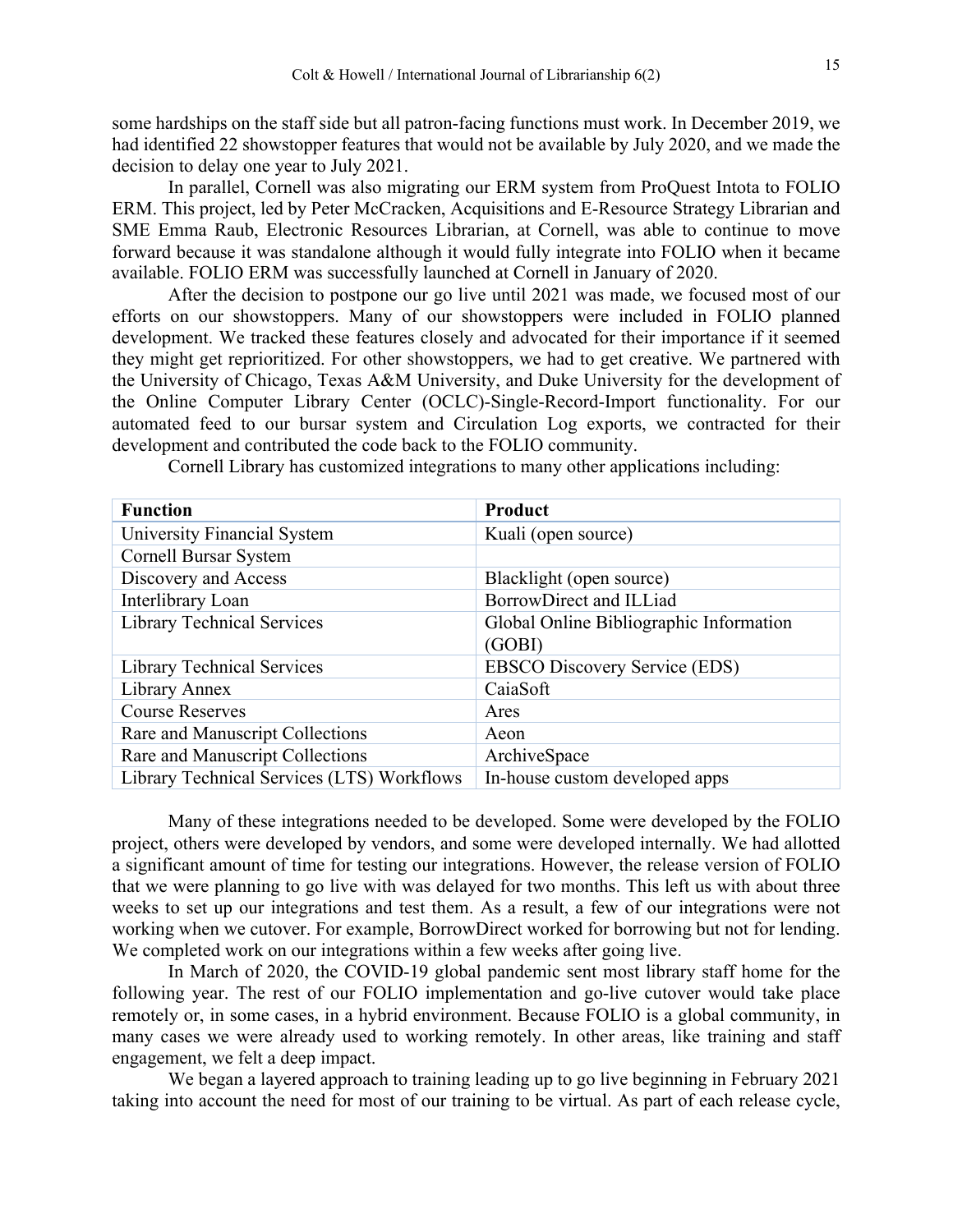the FOLIO development community hosts a Bug Fest. During Bug Fest all features part of the release are tested. Cornell used Bug Fests as a way to get staff involved in FOLIO. Many of our early Bug Fest testers have become our FOLIO subject matter experts who help others in the library with issues and questions. We created a training team who hosted FOLIO demos and functionspecific training sessions all of which had to be done over Zoom due to the pandemic. Each session was recorded and made available online. We created Confluence pages with FAQs and Fun Facts and sent weekly emails highlighting project news and available training. Finally, we made the decision to stop most circulation functions 10 days before go live to allow Access Services staff the opportunity to pause, rest, and take uninterrupted time to train on FOLIO.

#### **Data Migration**

Work on data migration began about two years before Cornell went live with FOLIO. We took a team-oriented approach, with the lead for data migration serving as part of Cornell's larger implementation team. Two programmers worked on the data migration team as well, one focused on bibliographic data, and one focused on acquisitions, user, and circulation data. Because Cornell worked with EBSCO as a hosting provider we were able to focus on extracting data from Voyager and then mapping it to FOLIO, while EBSCO managed the process of loading the data into FOLIO, which they were able to do more efficiently thanks to their direct access to the FOLIO database.

Here we outline several takeaways and lessons learned from the data migration efforts during our project.

#### *Begin with data clean up*

Early in the migration process, a group in library technical services was charged to begin data clean up. That group focused on cleaning up bibliographic, holding, and item records. Because FOLIO has a facet-based navigation and search system in inventory, cleaning up the bibliographic and holdings data in order to increase its searchability and improve its representation in the FOLIO inventory was important.

While the bibliographic information represented the largest pool of data that needed to be cleaned up, efforts were undertaken in other areas as well. The finance office simplified the library's fund structure, public services streamlined circulation rules, and acquisitions cleaned up unnecessary purchase orders. These clean-up efforts afforded additional benefits and opportunities. For instance, merging individual selector funds into team funds as part of the financial clean up allowed CUL more flexibility in moving allocations.

#### *Work closely with consumers of the data*

The Cornell University data migration team met regularly with departments throughout the library to learn about their work. While user experience may not seem like part of data migration, researching thoroughly the workflows and behaviors of the people using the data enabled wellinformed decisions about how the data should migrate within the FOLIO schema.

Understanding the workflows that the data will support helps to make determinations of what data to migrate and in what form. By engaging with the users extensively we also encouraged their exploration of FOLIO. We helped them to understand what their work would be like in the new system, which then allowed them to give us better information about their data needs.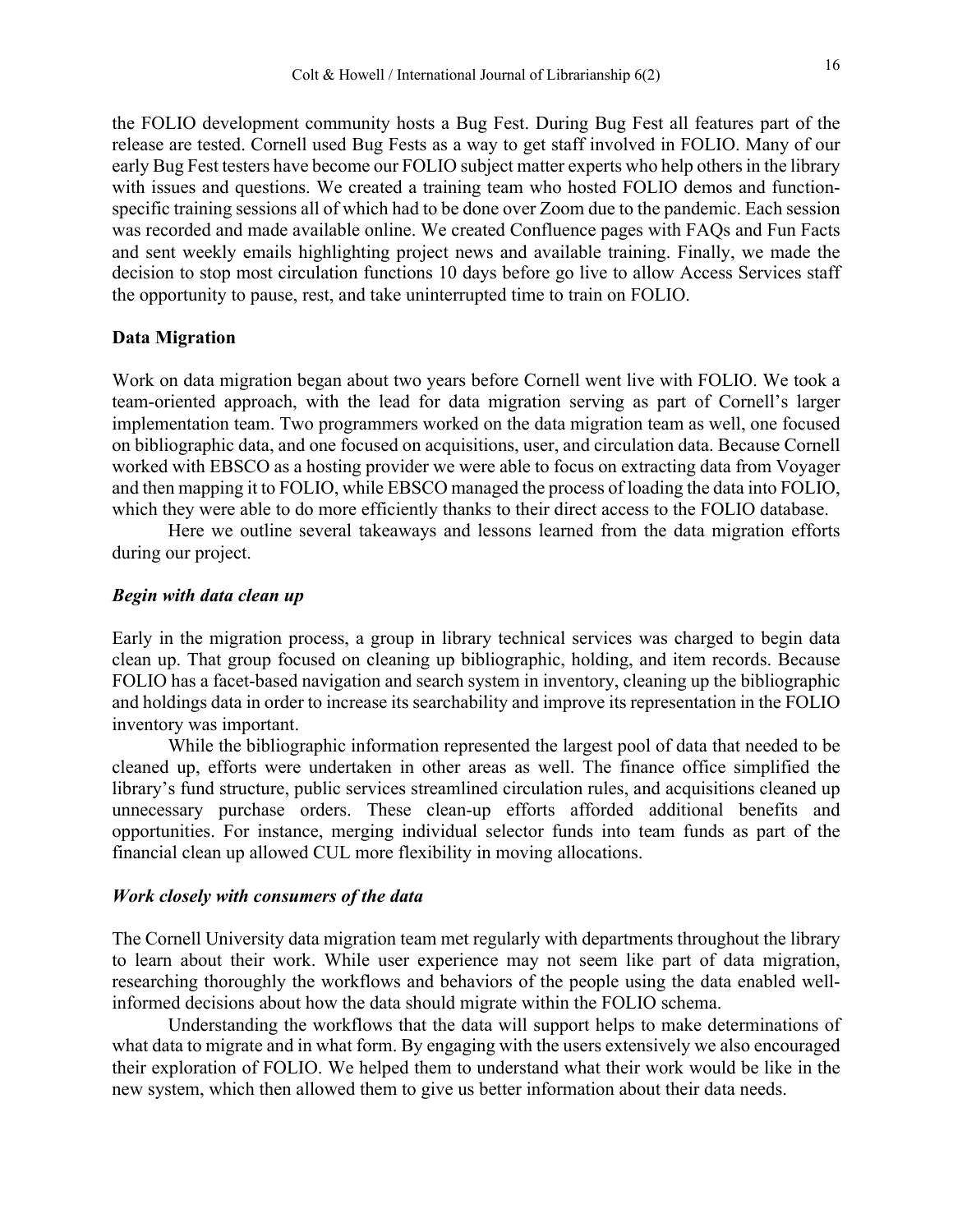In addition to uncovering what data would need to migrate and where, we also discussed with our users what data did not need to migrate. For instance, in acquisitions we decided not to migrate closed purchase orders, which decreased the amount of data that needed to migrate and cut down the amount of clean up that was needed. For circulation data, we migrated only open loans and those with fines or fees.

Because the circulation rules in FOLIO were going to be greatly streamlined from those in Voyager, the migration team also worked to understand how the pieces of data that make up circulation rules, like loan policies and item types, would need to be changed during the migration in order to make the FOLIO circulation rules work.

During the course of this work, participation in the FOLIO community was also invaluable. We participated in the data migration special interest group and organized several conversations with other FOLIO libraries migrating from Voyager. The FOLIO community was a key support for the success of our data migration, just as it was for other areas of the project.

#### *Document data mappings*

Data migration naturally requires a lot of documentation. We created spreadsheets that mapped where the data from Voyager would migrate to in FOLIO.

For our mappings we kept a spreadsheet of each entity in FOLIO and then mapped the data elements from Voyager fields into FOLIO fields. We also documented how each data point would be extracted from Voyager. This was needed because while some fields were part of a single entity in FOLIO, they were drawn from multiple entities in Voyager. There were also fields that did not exist at all in Voyager, and so their content had to be inferred based on a variety of data points in Voyager in order to be mapped into FOLIO.

#### *Plan for multiple iterations of the migration*

We began testing migrations of our data into FOLIO months before we went live. Doing this allowed us to uncover problems in the data that we might not have found. Migrating our own data into FOLIO was also a key part of helping staff understand what using FOLIO would be like and it allowed them to see holes or problems in the data.

Once our hosting provider set up a sandbox that our staff could access. We loaded our data into the sandbox and then asked staff to test and examine it, and give us feedback. While our own reporting and logging kept us informed of patterns and problems in the data, manual examination of the data by real users proved invaluable in discovering problems and finding data points that were overlooked in the initial mapping.

#### *Provide reporting and logging on migrations*

EBSCO provided us with reporting on each iteration of the migration which let us fix problems as they arose. The logging needs to have information that will allow you to track the data through the extract, transform, and load process. We made sure to embed identifiers from Voyager throughout the data in FOLIO so that we could both maintain relationships within the data and track problems that may have occurred.

Each iteration of the migration produced a great deal of data that had to be analyzed and then evaluated for action. In some cases, the log indicated a bug within the FOLIO software that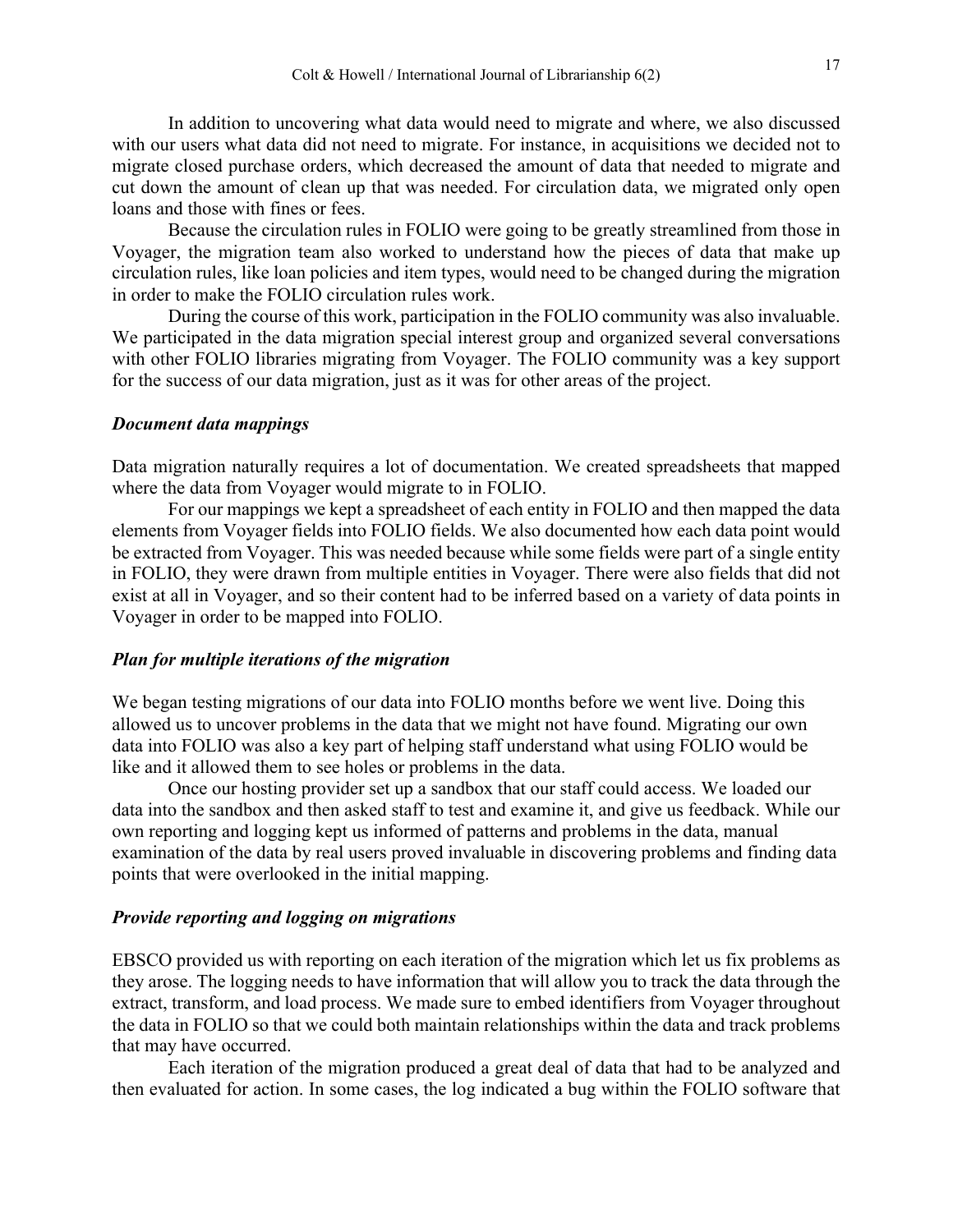needed to be reported and dealt with in the FOLIO community. In other cases, the logging would indicate problems in the data from Voyager that needed to be corrected. And in yet others, data points that FOLIO considered required but that Voyager did not provide needed to be generated for the purposes of migration. In some areas a default value was necessary for required fields when Voyager did not provide a needed data point.

#### *Carefully plan the days leading to cutover*

Our iterative migration process allowed us the opportunity to time how long it took to load our data into FOLIO. This helped us to plan the days between turning off Voyager and turning on FOLIO. We created an order of operations that told us when to load each type data during the cutover, and made sure the data would be in place before we opened the new system for use by staff and the public. Some data migration continued even after the go-live, particularly data that wasn't part of circulation or discovery data sets.

After going live with FOLIO, we continued to migrate and clean up data for about six weeks. At the conclusion of that time, our data migration has been successful, and we are able to continue to refining our data in FOLIO. Our approach included listening carefully to the needs of FOLIO users, careful consideration of the difference between Voyager and FOLIO data models, and collaborative work with our hosting provider.

## **PROJECT MANAGEMENT CHALLENGES AND RECOMMENDATIONS**

Communication is the most important project management tool when implementing an open source system; especially a system that is still in development and evolving. There is a need to balance complete transparency with championing the project and not bringing too much doom and gloom. The Cornell implementation project manager held monthly "FOLIO Friday" sessions which included project updates, timelines, and time for questions. We found that staff appreciated an honest assessment of the health of the project and factual details on areas of impact.

Additionally, effective risk management is essential. It may feel like you are constantly putting out fires. However, that is the nature of managing the implementation of a system that is still being developed. Having a list of features and a list of requirements to do a gap analysis against is not possible. A FOLIO implementation is a large, complex project with a lot of moving pieces. Based on our experience, we recommend fostering a decentralized yet unified approach. We established a lead for each functional area and the project manager must trust that each area lead is making the best decisions for Cornell and the community and that any major issues will be brought forward.

#### **Go-Live**

The weeks leading up to our July 1, 2021 go live were chaos. Several showstopper features were on the edge of not making it into our go live release, staff were fatigued from over a year of pandemic conditions and were feeling the weight of the ILS cutover on top of everything, and the other large libraries that were planning on going live at the same time as Cornell all decided to postpone. The implementation team continually re-evaluated our project status, and the Library Executive Group assessed impacts and provided guidance and steady leadership.